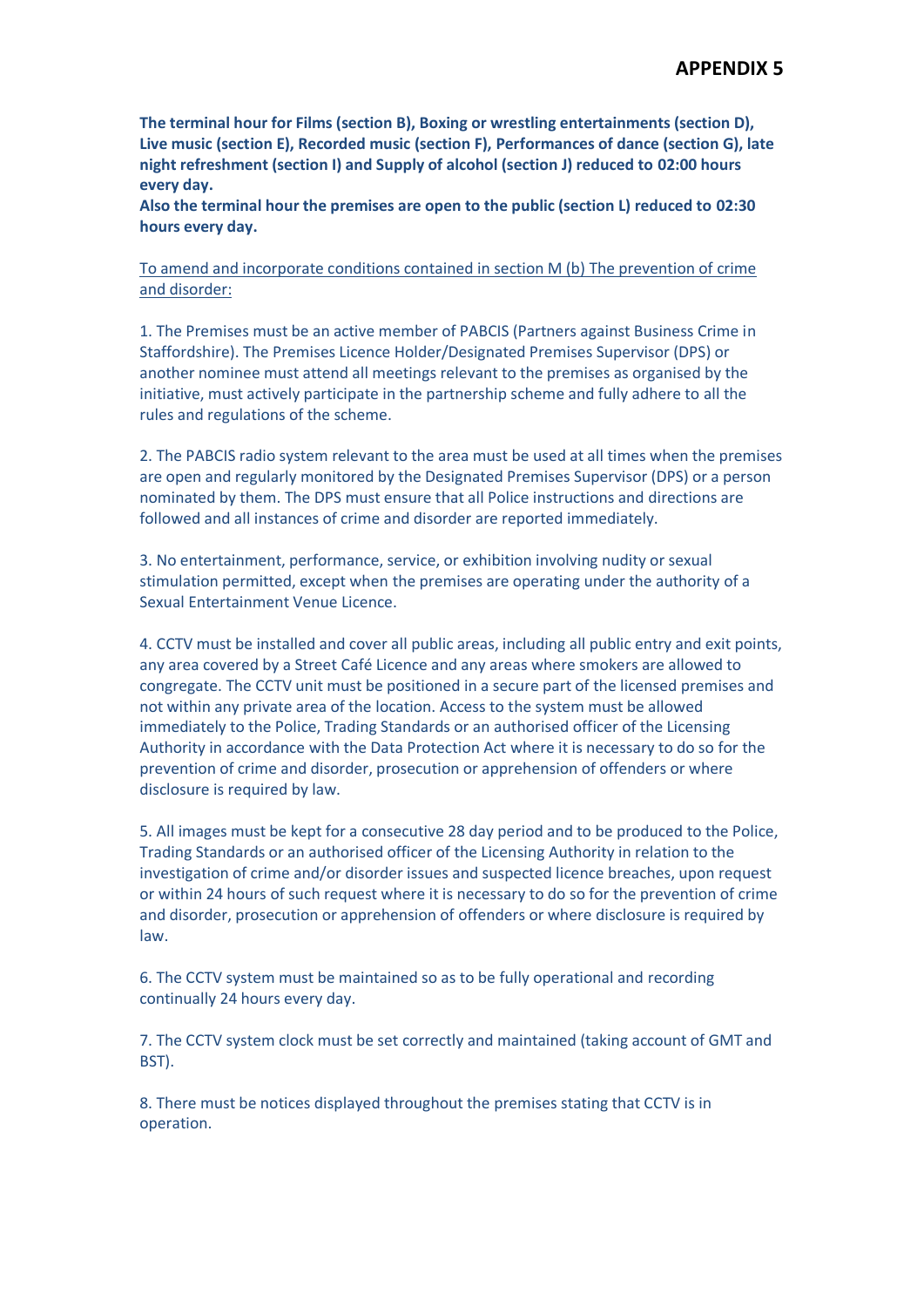9. There must be a member of staff available at all times who is trained and capable of operating the CCTV system and also downloading any footage required by the Police, Trading Standards or an authorised officer of the Licensing Authority.

10. Daily checks must be made of the operation of the CCTV system to confirm that it is working correctly and such checks must be recorded in a register which is to be signed by the person conducting the check. This record must be kept fully updated at all times and remain on the premises for inspection by the Police, Trading Standards or an authorised officer of the Licensing Authority.

11. No open vessels must be removed from the inside of the premises, unless it is to a defined area which must have all of the appropriate consents from the Local Authority and must include a plan on which the area is defined and must also utilise a physical barrier which is approved by the Local Authority. Any conditions attached to the consent for the utilisation of the defined area must be adhered to.

12. A minimum of 2 Security Industry Authority (SIA) registered Door Supervisors must be present when the premises are open for trade on a Friday, and Saturday, seasonal variations and Bank Holiday weekends from 21:00 hours and must remain at the premises until such time the premises are closed and all members of the public have left the venue. Door Supervisors must be provided with and use 'ear pieces' connected to the relevant radio communication system.

13. One member of Door Staff on duty must utilise a Body Worn Camera. Footage from the camera must be made available to a Responsible Authority within 8 hours of request. Footage recorded by the camera must be stored at the premises for a consecutive 28 day period and such footage must be capable of being downloaded into a DVD viewable format.

14. The Premises Licence Holder/Designated Premises Supervisor must identify the requirement for Door Staff at all other times by way of a risk assessment. Where the risk assessment identifies the need for Door Staff to be deployed, Door Staff must be of sufficient number to be able to control entry to the premises and deal with any instances of disorderly behaviour within the premises simultaneously. Door Staff must remain at the premises until such time the premises are closed and all members of the public have left the venue.

15. Where Door Staff are employed there must be a register of every SIA person employed at the premises that contains the following details:

· Name, date of birth, home address and contact number

· Security Industry Authority licence number

· Time and date each security staff starts and finishes duty

· Each entry must be signed by the security staff

All persons utilised at the premises in the capacity of a Door Supervisor must wear yellow high visibility clothing at all times they are deployed.

16. The Door Staff register must be kept fully updated at all times and remain at the licensed premises and be available for inspection immediately by the Security Industry Authority, an authorised officer of the Licensing Authority, or Police.